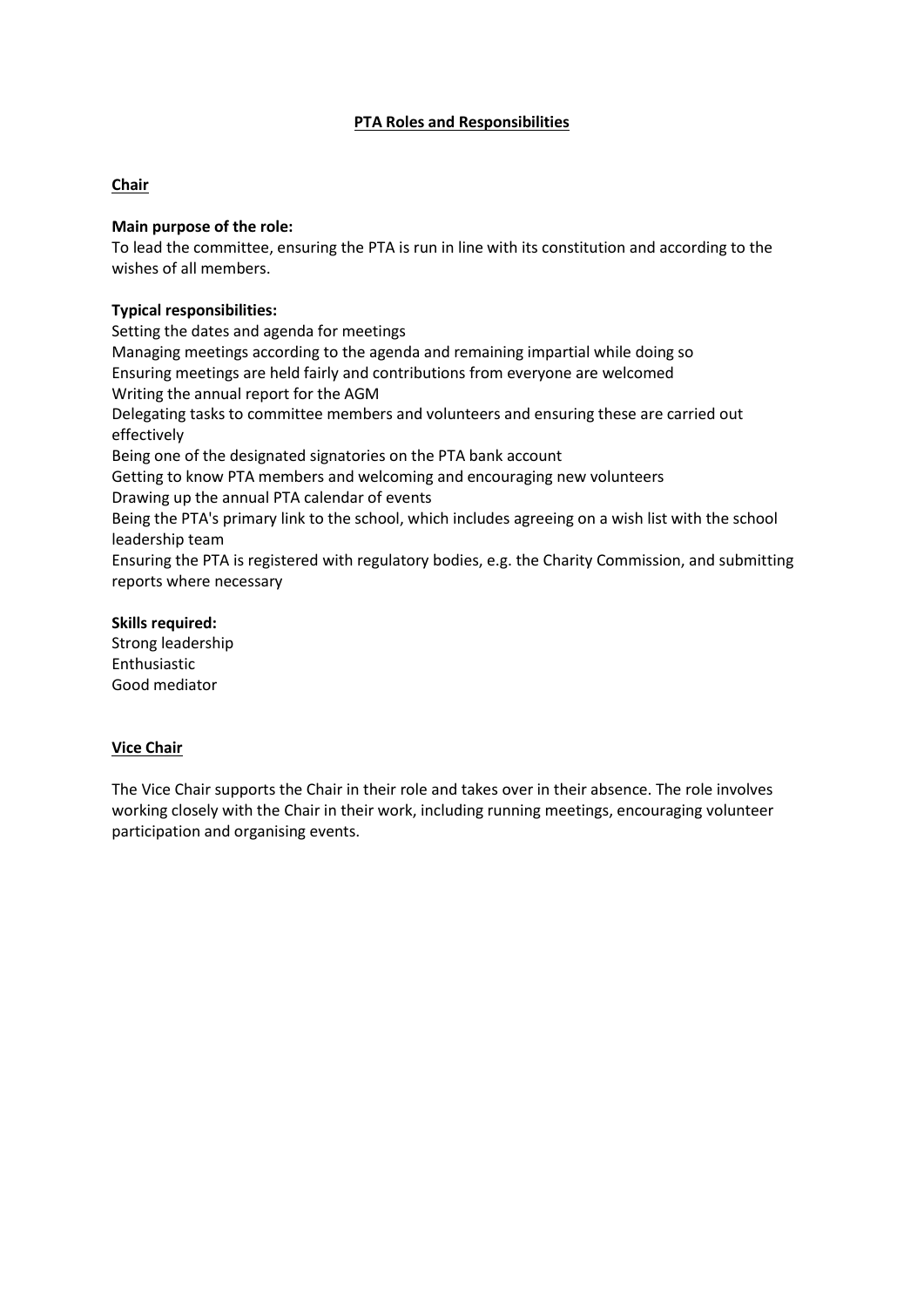# **Treasurer**

## **Main purpose of role:**

To manage and control PTA funds according to the wishes of the committee.

## **Typical responsibilities:**

Reporting finances at PTA meetings in a clear, concise way that all members can understand Preparing a financial report for the AGM Maintaining up-to-date records of all the PTA's financial activity Organising floats for fundraising events Ensuring money is kept safely before and during events, and banking takings afterwards Reporting income and expenditure information after events Managing Gift Aid claims Completing the Charity Commission annual return (if registered) and getting accounts audited where necessary Managing finances on a day-to-day basis, including making payments, completing banking transactions and issuing bills and receipts Ensuring PTA bank cards and cheque books are safely stored Implementing procedures for making approved payments and claiming expenses and ensuring they're followed by all members

## **Skills required:**

Organised Good with numbers Confident handling money